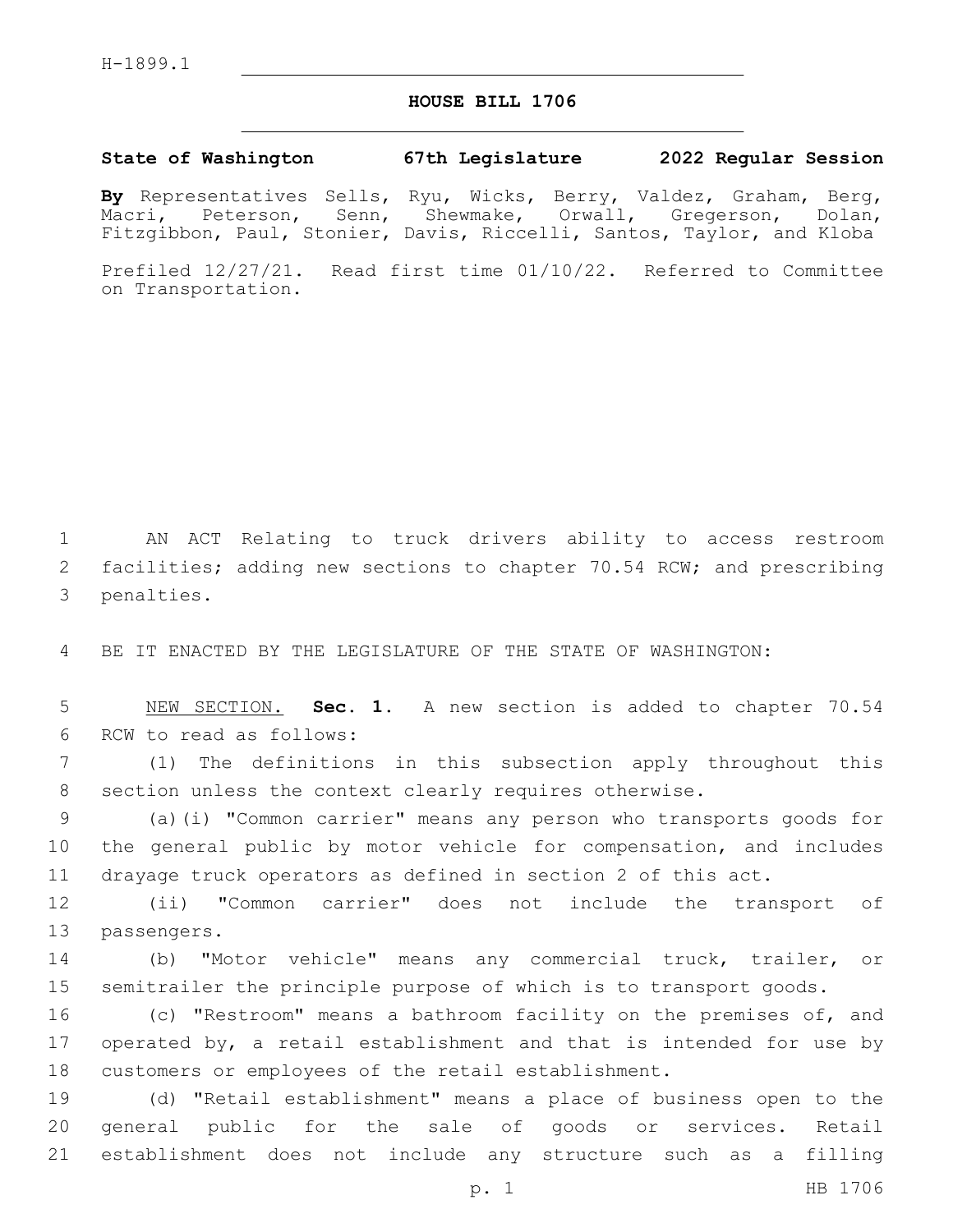station, service station, or restaurant of 800 square feet or less that has a restroom located within that structure intended for use 3 only by employees.

 (2) A retail establishment that has a restroom must allow a common carrier delivering goods to the retail establishment to use 6 that restroom during normal business hours if:

 (a) The restroom is located in an area where providing access would not create an obvious health or safety risk to the common 9 carrier; and

 (b) Allowing the common carrier to access the restroom does not pose an obvious security risk to the retail establishment or its 12 employees.

 (3) For a first violation of this section, the city or county attorney shall issue a warning letter to the owner or operator of the retail establishment, and to any employee of a retail establishment who denies access to a restroom in violation of this section, informing the owner or operator of the retail establishment and employee of the requirements of this section. A retail establishment or an employee of a retail establishment that violates this section after receiving a warning letter is guilty of a class 2 civil 21 infraction under chapter 7.80 RCW.

 (4) This section does not require a retail establishment to make any physical changes to a restroom to be in compliance with this 24 section.

 NEW SECTION. **Sec. 2.** A new section is added to chapter 70.54 26 RCW to read as follows:

 (1) The definitions in this subsection apply throughout this section unless the context clearly requires otherwise.

 (a) "Drayage truck operator" means the driver of any in-use on- road vehicle with a gross vehicle weight rating greater than 33,000 pounds operating on or transgressing through port or intermodal rail yard property for the purpose of loading, unloading, or transporting cargo, including containerized, bulk, or break-bulk goods.

 (b)(i) "Terminal operator" means the business entity operating a marine terminal for loading and unloading cargo to and from marine vessels.36

 (ii) "Terminal operator" includes the port if the port is directly operating the marine terminal in loading and unloading cargo 39 to and from marine vessels.